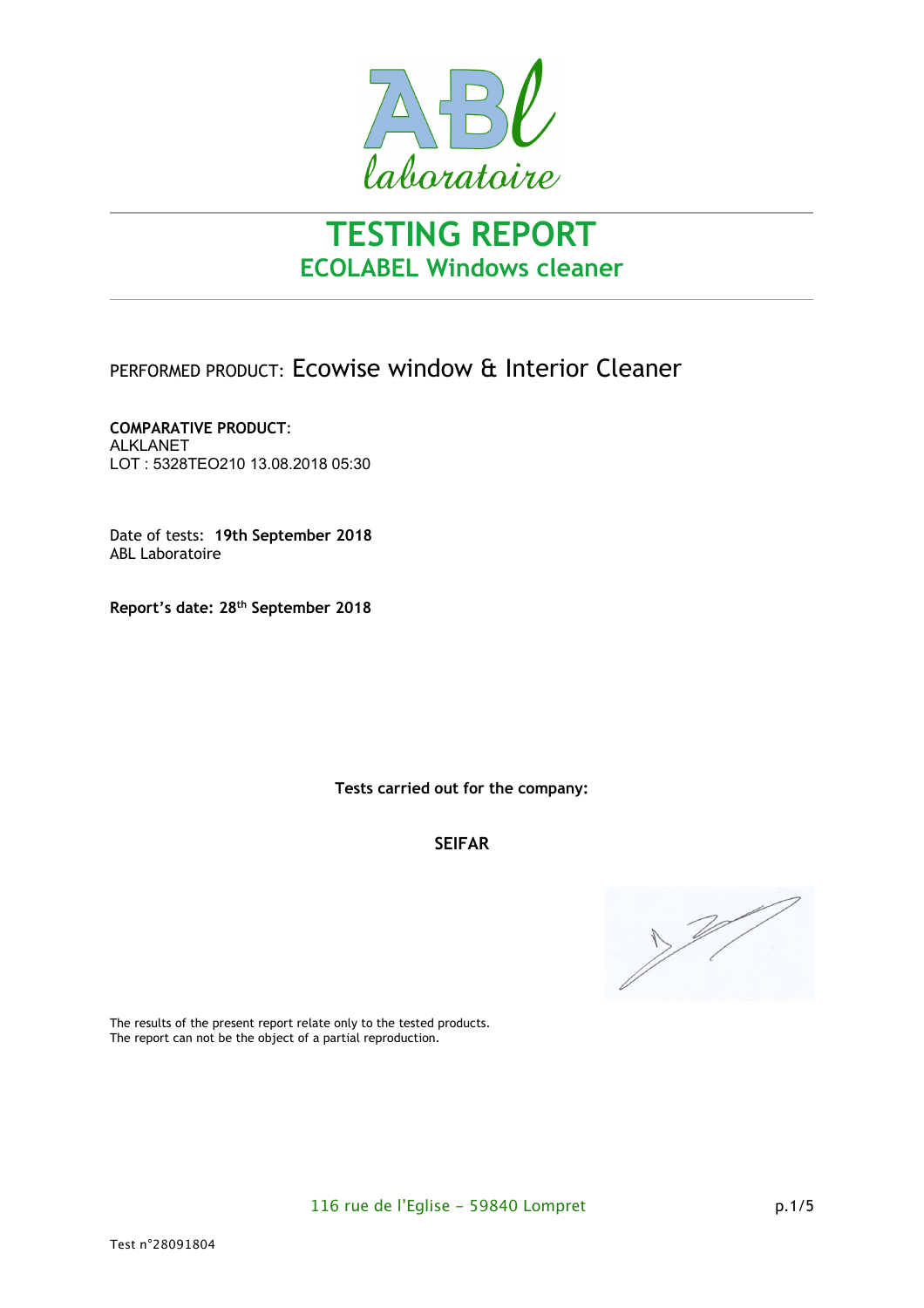



The purpose of this test is to confirm that degreaser and anti-trace effects of a window cleaner are better than or as good as a reference product.

The tests are carrying out in conformity with the decision of 2017/1217 of 23 June 2017 establishing the EU Ecolabel criteria for hard surface cleaning products.

Light fat removing and strip-less drying are tested as described in:

- the framework for testing the performance for hard surface cleaning products 2017. Version
- 1.0/20.03.2018 »;
- the IKW procedure: SOFW Journal 130, 54-2005 for the anti-trace effect.

#### **II - TESTED PRODUCTS**

Performed product: ECOWISE WINDOW & INTERIOR CLEANER Comparative product: ALKLANET

**Dose**: both products are tested undiluted.

#### **III - PRINCIPLE**

The two effects are verified:

- light fat removing
- strip-less drying

The method applied to measure the effect of the performed product is detailed for each effect. The products are hand washed.

Tests number: 5 for each product.

#### **IV – DEGREASER EFFECT :**

#### **Material**

- **Mirrors**
- Sopalin: Trok premium extra soft
- Ethyl alcohol
- **Soil** 
	- 81,3 % of peanut oil (brand : sigma)
	- 18,7 % of Kaolin
- Wearing gloves

**Principle**: Clean mirrors are dirtied then the cleaner is used.

#### **Tests**

1g of soil is applied on the mirror. The mirror is put in the oven for two hours, then it's allowed to cool. 1ml of performed product is applied, is effective for 1 minute, then is wiped off. 1ml of reference is applied, acts during during 1 minute, then wiped.

At the end of the tests, the surface of mirrors is observed. Cleanliness level of the surface is scored on a scale from zero to five.

The measurement is done 5 times for the performed product and the reference.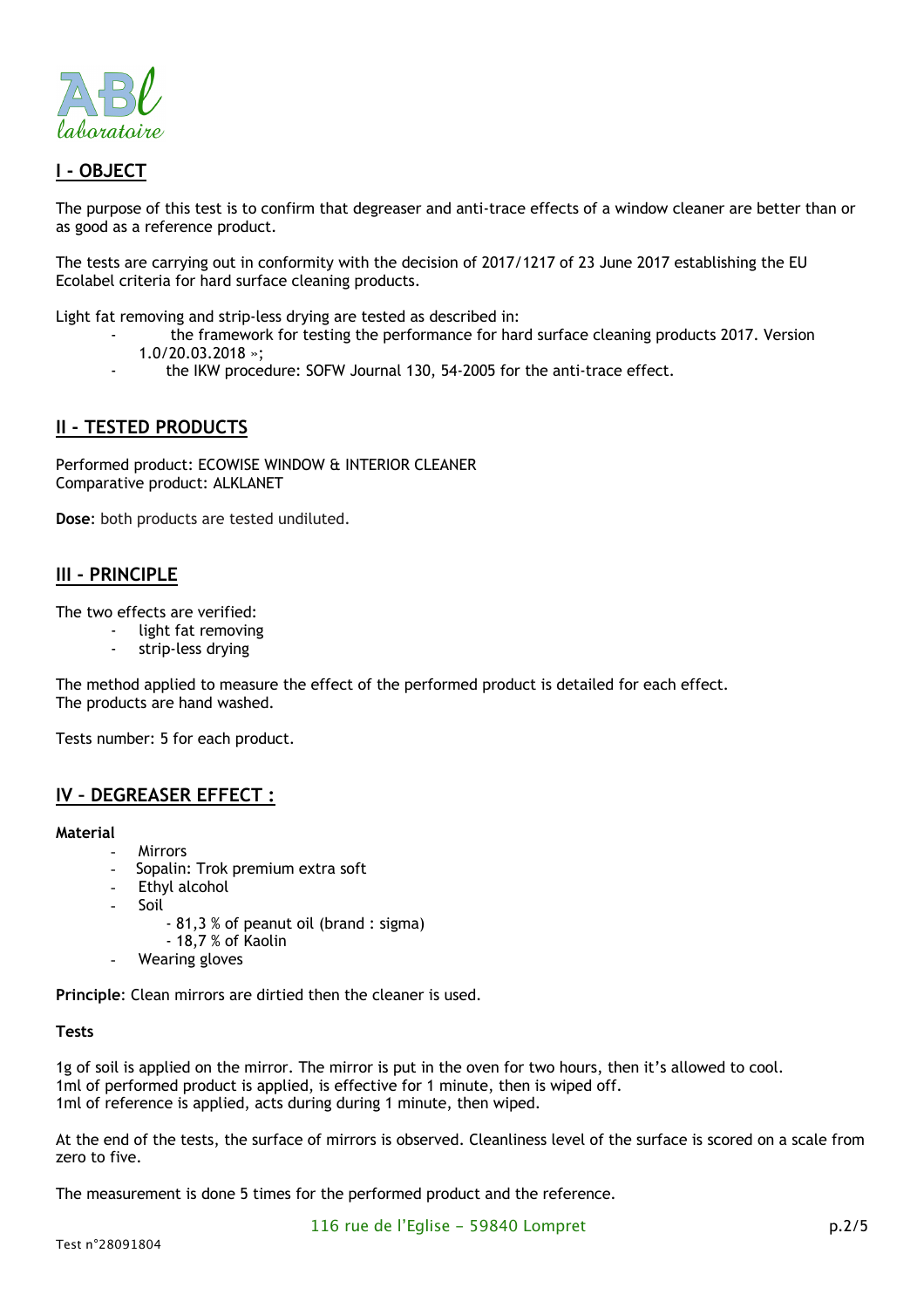

#### **RESULTS**

The observations are marked on a scale from zero to five :

- $\bullet$  0 = Dirty (0% of cleanliness)
- 1 = between 0 and 20% of cleanliness
- $2$  = between 20 and 40% of cleanliness
- 3 = between 40 and 60% of cleanliness
- 4 = between 60 and 80% of cleanliness
- $\bullet$  5 = clean (over 80% of cleanliness)

Notes of the reference product and the candidate product are compared.

#### **Results**

Ambient temperature at the start of testing: 20,0°C - Ambient temperature at the end of testing: 20,0°C

|         | PERFORMED PRODUCT | <b>REFERENCE</b> | Water |
|---------|-------------------|------------------|-------|
| Test 1  |                   |                  |       |
| Test 2  |                   |                  |       |
| Test 3  |                   |                  |       |
| Test 4  |                   |                  |       |
| Test 5  |                   |                  |       |
| Average |                   |                  |       |
|         |                   |                  |       |

The product performance is higher compared to the reference.

#### **Conclusion :**

The performed product ECOWISE WINDOW & INTERIOR CLEANER is satisfying : the light fat removing is better than the reference.

#### **V – ANTITRACE EFFECT**

#### **Principle**

The product is tested on a perfectly cleaned support to visualize any trace brought by the formula of the product itself.

The chosen support is a mirror because dirt is easily visualized on this support.

The absence of traces is verified according to the IKW procedure: SOFW Journal 130, 54-2005 «Recommendation for the Quality Assessment of the Product Performance of All-Purpose Cleaners».

#### **Material**

- Mirror
- **Fthanol**
- Micro-fiber
- multitrack scrub tester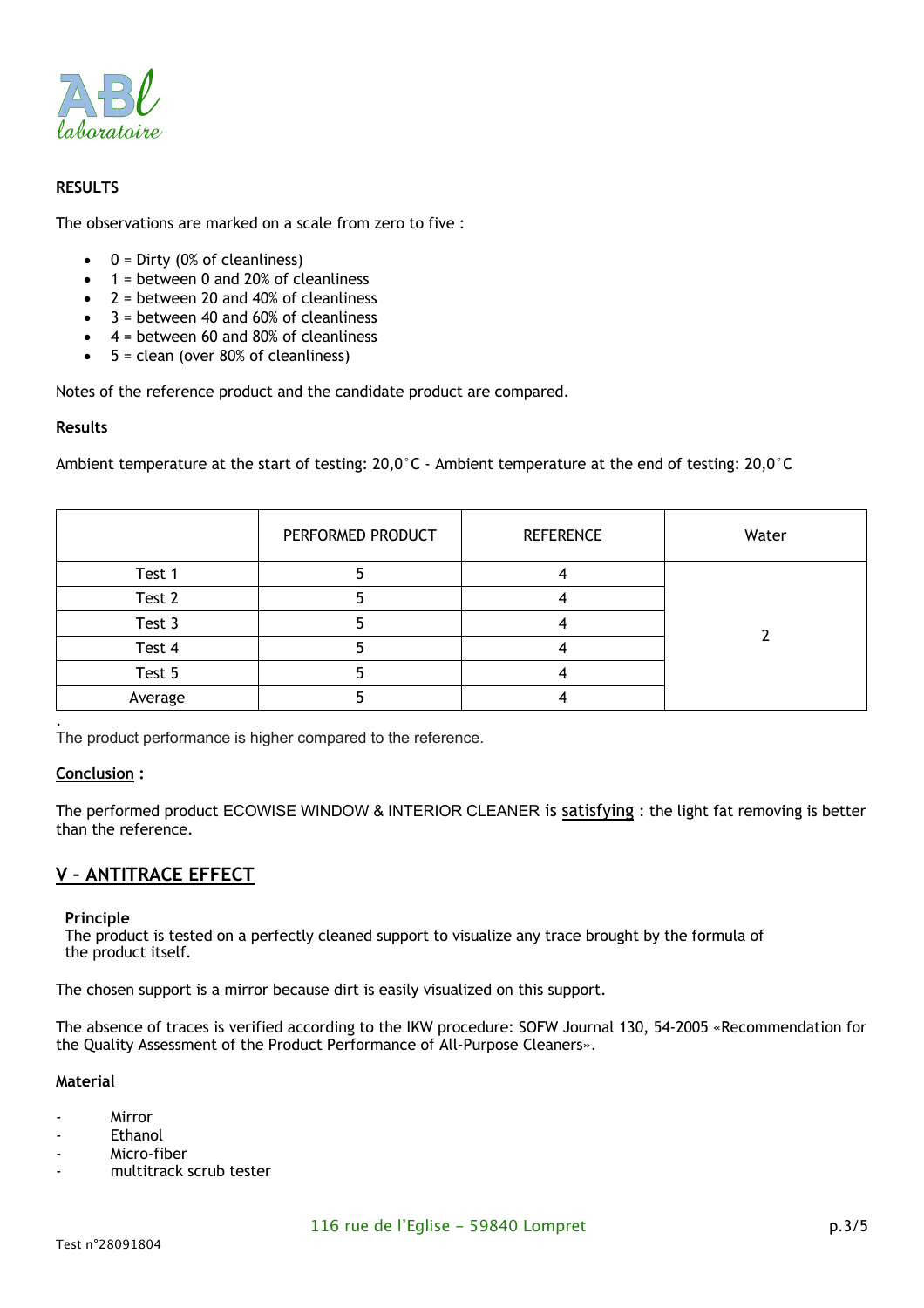

#### **Tests**

The mirrors are cleaned with ethanol. They are wiped with a special micro-fiber for windows. The perfect cleanliness, without any traces, is checked.

Wipings are prepared (13x10cm) from standard cotton WFK and attached on the multitrack scrub tester. 5mL of product are soaked on the cotton. Mirrors are cleaned with 20 movements up and down per minute.

Mirrors are rinsed with water and are dried for an hour.

Tests are done 5 times for each product.

#### **RESULTS**

Traces possibly spotted are described:

- Scale: 1 transparent traces /5 strong matte traces

| Slabe 1 | <b>Streak formation</b> | <b>Drops</b> | Score |
|---------|-------------------------|--------------|-------|
| Test 1  |                         |              | 0,33  |
|         |                         |              | 1,33  |
| Test 2  |                         |              | 0,33  |
|         |                         |              | 1,33  |

| Slabe 2 | <b>Streak formation</b> | <b>Drops</b> | Score |
|---------|-------------------------|--------------|-------|
| Test 3  |                         |              | 0,67  |
|         |                         |              | 0,33  |
| Test 4  |                         |              | 1,33  |
|         |                         |              | 0,33  |

| Slabe 3 | <b>Streak formation</b> | <b>Drops</b> | Score |
|---------|-------------------------|--------------|-------|
| Test 5  |                         |              | 0.33  |
|         |                         |              | 1.33  |

|                     | <b>Streak formation</b> | Drops | Score |
|---------------------|-------------------------|-------|-------|
| Water               |                         |       | 0,33  |
| Demineralized Water |                         |       | 0,33  |
| Water               |                         |       | 0,33  |
| Demineralized Water |                         |       | 0,33  |

|                   | Average |
|-------------------|---------|
| Performed product | 0.33    |
| <b>REFERENCE</b>  |         |